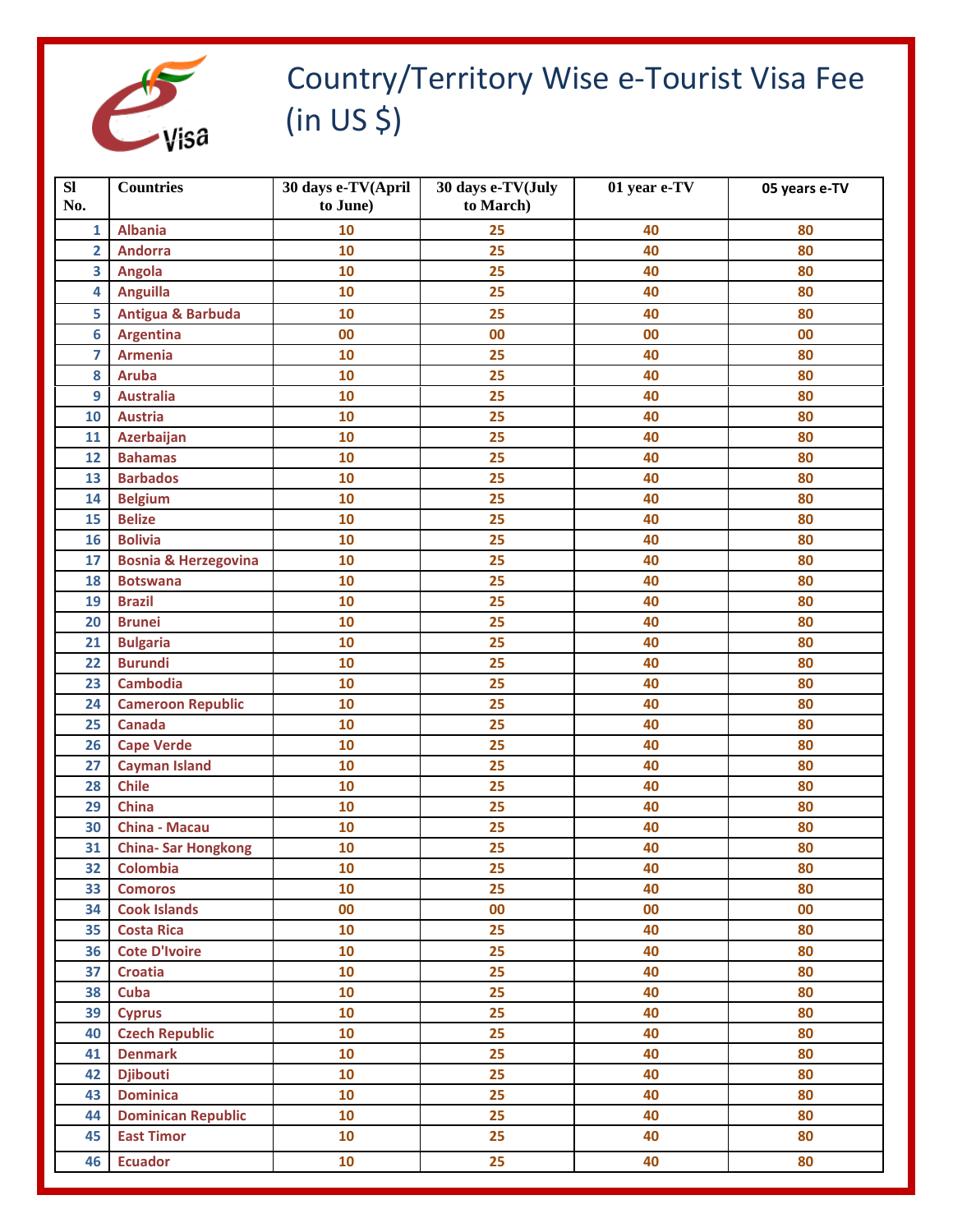| 47  | <b>El Salvador</b>      | 10 | 25              | 40 | 80 |
|-----|-------------------------|----|-----------------|----|----|
| 48  | <b>Eritrea</b>          | 10 | 25              | 40 | 80 |
| 49  | <b>Estonia</b>          | 10 | 25              | 40 | 80 |
| 50  | Fiji                    | 00 | 00              | 00 | 00 |
| 51  | <b>Finland</b>          | 10 | 25              | 40 | 80 |
| 52  | <b>France</b>           | 10 | 25              | 40 | 80 |
| 53  | Gabon                   | 10 | 25              | 40 | 80 |
| 54  | Gambia                  | 10 | 25              | 40 | 80 |
| 55  | Georgia                 | 10 | 25              | 40 | 80 |
| 56  | <b>Germany</b>          | 10 | 25              | 40 | 80 |
| 57  | Ghana                   | 10 | 25              | 40 | 80 |
| 58  | <b>Greece</b>           | 10 | 25              | 40 | 80 |
| 59  | Grenada                 | 10 | 25              | 40 | 80 |
| 60  | Guatemala               | 10 | 25              | 40 | 80 |
| 61  | <b>Guinea</b>           | 10 | 25              | 40 | 80 |
| 62  | Guyana                  | 10 | 25              | 40 | 80 |
| 63  | <b>Haiti</b>            | 10 | 25              | 40 | 80 |
| 64  | <b>Honduras</b>         | 10 | 25              | 40 | 80 |
| 65  | <b>Hungary</b>          | 10 | 25              | 40 | 80 |
| 66  | Iceland                 | 10 | 25              | 40 | 80 |
| 67  | Indonesia               | 00 | 00              | 00 | 00 |
| 68  | Iran                    | 10 | 25              | 40 | 80 |
| 69  | <b>Ireland</b>          | 10 | 25              | 40 | 80 |
| 70  | <b>Israel</b>           | 10 | 25              | 40 | 80 |
| 71  | <b>Italy</b>            | 10 | $\overline{25}$ | 40 | 80 |
| 72  | <b>Jamaica</b>          | 00 | $\bf{00}$       | 00 | 00 |
| 73  | <b>Japan</b>            | 10 | 25              | 25 | 25 |
| 74  | Jordan                  | 10 | 25              | 40 | 80 |
| 75  | <b>Kazakhstan</b>       | 10 | 25              | 40 | 80 |
| 76  | <b>Kenya</b>            | 10 | 25              | 40 | 80 |
| 77  | <b>Kiribati</b>         | 00 | 00              | 00 | 00 |
| 78  | Kyrgyzstan              | 10 | 25              | 40 | 80 |
| 79  | Laos                    | 10 | 25              | 40 | 80 |
|     | 80 Latvia               | 10 | 25              | 40 | 80 |
| 81  | Lesotho                 | 10 | 25              | 40 | 80 |
| 82  | Liberia                 | 10 | 25              | 40 | 80 |
| 83  | Liechtenstein           | 10 | 25              | 40 | 80 |
| 84  | Lithuania               | 10 | 25              | 40 | 80 |
| 85  | <b>Luxembourg</b>       | 10 | 25              | 40 | 80 |
| 86  | <b>Macedonia</b>        | 10 | $\overline{25}$ | 40 | 80 |
| 87  | <b>Madagascar</b>       | 10 | 25              | 40 | 80 |
| 88  | <b>Malawi</b>           | 10 | 25              | 40 | 80 |
| 89  | <b>Malaysia</b>         | 10 | 25              | 40 | 80 |
| 90  | <b>Mali</b>             | 10 | 25              | 40 | 80 |
| 91  | <b>Malta</b>            | 10 | 25              | 40 | 80 |
| 92  | <b>Marshall Islands</b> | 00 | 00              | 00 | 00 |
| 93  | <b>Mauritius</b>        | 00 | 00              | 00 | 00 |
| 94  | <b>Mexico</b>           | 10 | 25              | 40 | 80 |
|     |                         | 00 |                 |    | 00 |
| 95  | <b>Micronesia</b>       |    | 00              | 00 |    |
| 96  | <b>Moldova</b>          | 10 | 25              | 40 | 80 |
| 97  | <b>Monaco</b>           | 10 | 25              | 40 | 80 |
| 98  | <b>Mongolia</b>         | 10 | 25              | 40 | 80 |
| 99  | <b>Montenegro</b>       | 10 | 25              | 40 | 80 |
| 100 | <b>Montserrat</b>       | 10 | 25              | 40 | 80 |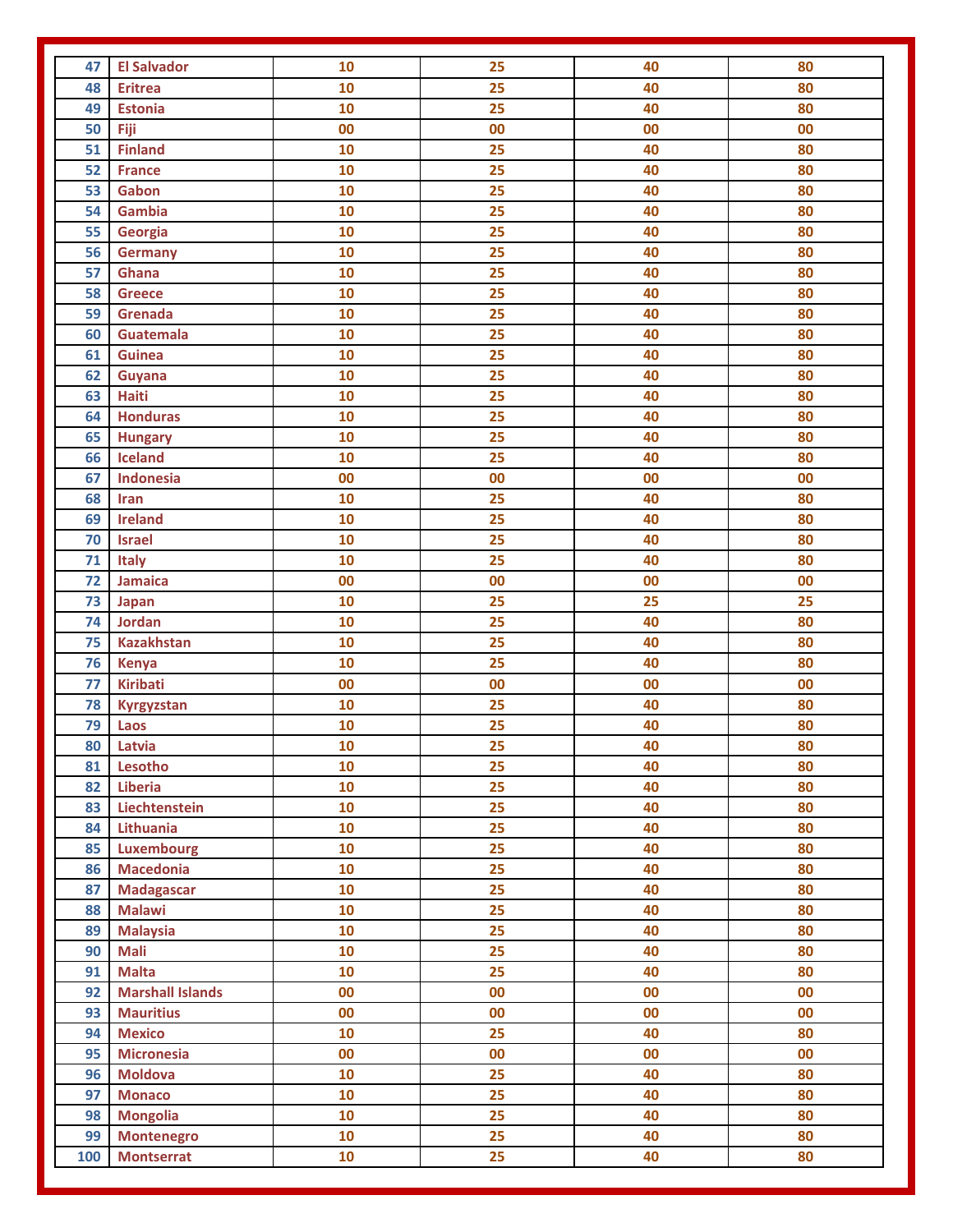| 101 | <b>Mozambique</b>                                 | 10 | 25        | 40 | 80 |
|-----|---------------------------------------------------|----|-----------|----|----|
| 102 | <b>Myanmar</b>                                    | 00 | 00        | 00 | 00 |
| 103 | <b>Namibia</b>                                    | 10 | 25        | 40 | 80 |
| 104 | <b>Nauru</b>                                      | 00 | 00        | 00 | 00 |
| 105 | <b>Netherlands</b>                                | 10 | 25        | 40 | 80 |
| 106 | <b>New Zealand</b>                                | 10 | 25        | 40 | 80 |
| 107 | <b>Nicaragua</b>                                  | 10 | 25        | 40 | 80 |
| 108 | <b>Niger Republic</b>                             | 10 | 25        | 40 | 80 |
| 109 | <b>Niue Island</b>                                | 00 | 00        | 00 | 00 |
| 110 | <b>Norway</b>                                     | 10 | 25        | 40 | 80 |
| 111 | <b>Oman</b>                                       | 10 | 25        | 40 | 80 |
| 112 | Palau                                             | 00 | 00        | 00 | 00 |
| 113 | <b>Palestine</b>                                  | 10 | 25        | 40 | 80 |
| 114 | Panama                                            | 10 | 25        | 40 | 80 |
| 115 | <b>Papua New Guinea</b>                           | 00 | $\bf{00}$ | 00 | 00 |
| 116 | Paraguay                                          | 10 | 25        | 40 | 80 |
| 117 | Peru                                              | 10 | 25        | 40 | 80 |
| 118 | <b>Philippines</b>                                | 10 | 25        | 40 | 80 |
| 119 | <b>Poland</b>                                     | 10 | 25        | 40 | 80 |
| 120 | Portugal                                          | 10 | 25        | 40 | 80 |
| 121 | Qatar                                             | 10 | 25        | 40 | 80 |
| 122 | <b>Republic Of Korea</b>                          | 10 | 25        | 40 | 80 |
| 123 | Romania                                           | 10 | 25        | 40 | 80 |
| 124 | <b>Russia</b>                                     | 10 | 25        | 40 | 80 |
| 125 | <b>Rwanda</b>                                     | 10 | 25        | 40 | 80 |
| 126 | <b>Saint Christopher And</b>                      | 10 | 25        | 40 | 80 |
|     | <b>Nevis</b>                                      |    |           |    |    |
| 127 | <b>Saint Lucia</b>                                | 10 | 25        | 40 | 80 |
| 128 | <b>Saint Vincent And The</b><br><b>Grenadines</b> | 10 | 25        | 40 | 80 |
| 129 | <b>Samoa</b>                                      | 00 | 00        | 00 | 00 |
| 130 | <b>San Marino</b>                                 | 10 | 25        | 40 | 80 |
| 131 | <b>Saudi Arabia</b>                               | 10 | 25        | 40 | 80 |
| 132 | <b>Senegal</b>                                    | 10 | 25        | 40 | 80 |
| 133 | <b>Serbia</b>                                     | 10 | 25        | 40 | 80 |
| 134 | <b>Seychelles</b>                                 | 00 | 00        | 00 | 00 |
| 135 | <b>Sierra Leone</b>                               | 10 | 25        | 40 | 80 |
| 136 | <b>Singapore</b>                                  | 10 | 25        | 25 | 25 |
| 137 | <b>Slovakia</b>                                   | 10 | 25        | 40 | 80 |
| 138 | Slovenia                                          | 10 | 25        | 40 | 80 |
| 139 | <b>Solomon Islands</b>                            | 00 | 00        | 00 | 00 |
| 140 | <b>South Africa</b>                               | 00 | 00        | 00 | 00 |
| 141 | <b>Spain</b>                                      | 10 | 25        | 40 | 80 |
| 142 | <b>Sri Lanka</b>                                  | 10 | 25        | 25 | 25 |
| 143 | <b>Suriname</b>                                   | 10 | 25        | 40 | 80 |
| 144 | <b>Swaziland</b>                                  | 10 | 25        | 40 | 80 |
| 145 | <b>Sweden</b>                                     | 10 | 25        | 40 | 80 |
| 146 | <b>Switzerland</b>                                | 10 | 25        | 40 | 80 |
| 147 | <b>Taiwan</b>                                     | 10 | 25        | 40 | 80 |
| 148 | <b>Tajikistan</b>                                 | 10 | 25        | 40 | 80 |
| 149 | <b>Tanzania</b>                                   | 10 | 25        | 40 | 80 |
| 150 | <b>Thailand</b>                                   | 10 | 25        | 40 | 80 |
| 151 | <b>Tonga</b>                                      | 00 | 00        | 00 | 00 |
| 152 | <b>Trinidad And Tobago</b>                        | 10 | 25        | 40 | 80 |
|     |                                                   |    |           |    |    |